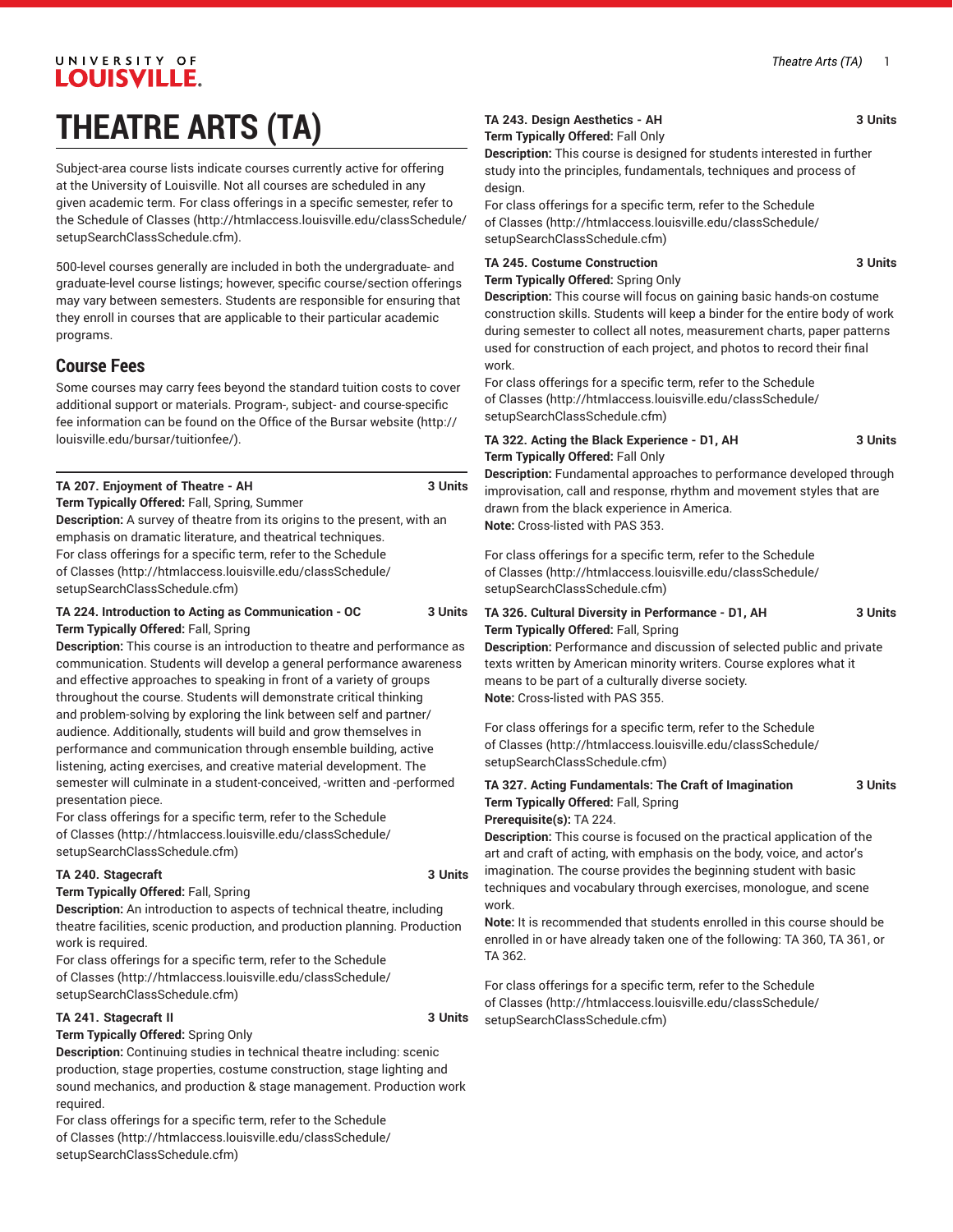## UNIVERSITY OF LOUISVILLE.

| TA 330. Directing<br>Term Typically Offered: Spring Only<br>Prerequisite(s): TA 321 or equivalent, and permission of instructor.<br>Description: Fundamental techniques of theatre directing, including script<br>analysis and rehearsal methods.<br>For class offerings for a specific term, refer to the Schedule<br>of Classes (http://htmlaccess.louisville.edu/classSchedule/<br>setupSearchClassSchedule.cfm)          | 3 Units   | TA 353. Assistant Design Practicum<br>Term Typically Offered: Fall, Spring<br>Description: Application of technical theatre design practices in<br>mainstage productions of UofL Theatre Arts.<br>For class offerings for a specific term, refer to the Schedule<br>of Classes (http://htmlaccess.louisville.edu/classSchedule/<br>setupSearchClassSchedule.cfm)                                                                                                    | 1 Unit  |
|------------------------------------------------------------------------------------------------------------------------------------------------------------------------------------------------------------------------------------------------------------------------------------------------------------------------------------------------------------------------------------------------------------------------------|-----------|---------------------------------------------------------------------------------------------------------------------------------------------------------------------------------------------------------------------------------------------------------------------------------------------------------------------------------------------------------------------------------------------------------------------------------------------------------------------|---------|
| TA 340. Introduction to Scene Design<br>Term Typically Offered: Spring Only<br>Prerequisite(s): TA 240 or faculty consent.<br>Description: Techniques of scene design, including drafting, rendering,<br>working drawings and set models.<br>For class offerings for a specific term, refer to the Schedule                                                                                                                  | 3 Units   | TA 354. Theatre Design Practicum<br>Term Typically Offered: Fall, Spring<br>Description: Application of technical theatre design practices in<br>mainstage productions of UofL Theatre Arts.<br>For class offerings for a specific term, refer to the Schedule<br>of Classes (http://htmlaccess.louisville.edu/classSchedule/<br>setupSearchClassSchedule.cfm)                                                                                                      | 2 Units |
| of Classes (http://htmlaccess.louisville.edu/classSchedule/<br>setupSearchClassSchedule.cfm)<br>TA 345. Introduction to Costume Design<br>Term Typically Offered: Fall Only<br>Description: A survey of clothing styles as they relate to the design of<br>costumes for the stage.<br>For class offerings for a specific term, refer to the Schedule<br>of Classes (http://htmlaccess.louisville.edu/classSchedule/          | 3 Units   | TA 357. Introduction to Hip-Hop Theatre - WR, AH, D1<br>Term Typically Offered: Fall, Summer<br>Description: Exploration of contemporary hip-hop theatre and forerunners<br>of hip-hop culture and art--including its relationship to African-American,<br>American multicultural postmodern styles-through discussion, reading<br>and performance exercises.<br>Note: Approved for the Arts and Sciences upper-level requirement in<br>written communication (WR). | 3 Units |
| setupSearchClassSchedule.cfm)<br>TA 346. Stage Make-up<br>Term Typically Offered: Occasionally Offered<br>Description: Basic techniques of design and execution of makeup for the<br>stage.<br>For class offerings for a specific term, refer to the Schedule<br>of Classes (http://htmlaccess.louisville.edu/classSchedule/                                                                                                 | 3 Units   | For class offerings for a specific term, refer to the Schedule<br>of Classes (http://htmlaccess.louisville.edu/classSchedule/<br>setupSearchClassSchedule.cfm)<br>TA 360. Theatre History & Script Analysis I: Classical-Medieval - WR<br>Term Typically Offered: Occasionally Offered                                                                                                                                                                              | 3 Units |
| setupSearchClassSchedule.cfm)<br>TA 349. Introduction to Lighting Design<br>Term Typically Offered: Spring Odd Years<br>Description: Intensive study of modern stage lighting with emphasis on<br>equipment and basic electricity. Production requirement.<br>For class offerings for a specific term, refer to the Schedule<br>of Classes (http://htmlaccess.louisville.edu/classSchedule/<br>setupSearchClassSchedule.cfm) | 3 Units   | Prerequisite(s): ENGL 102 or ENGL 105 or equivalent.<br>Description: The development of theatre and drama from ancient Greece<br>to the age of Shakespeare.<br>Note: Approved for the Arts and Sciences upper-level requirement in<br>written communication (WR).<br>For class offerings for a specific term, refer to the Schedule<br>of Classes (http://htmlaccess.louisville.edu/classSchedule/<br>setupSearchClassSchedule.cfm)                                 |         |
| <b>TA 350. Theatre Production Practicum</b><br>Term Typically Offered: Fall, Spring<br>Description: Application of technical theatre practices in Mainstage<br>productions of UofL Theatre Arts.<br>For class offerings for a specific term, refer to the Schedule<br>of Classes (http://htmlaccess.louisville.edu/classSchedule/<br>setupSearchClassSchedule.cfm)                                                           | 1 Unit    | TA 361. Theatre History & Script Analysis II: Renaissance-Romantic - WR<br>Term Typically Offered: Spring Odd Years<br>Prerequisite(s): TA 360 or TA 362.<br>Description: The development of theatre and drama from the Italian<br>Renaissance to the rise of Realism.<br>Note: Approved for the Arts and Sciences upper-level requirement in                                                                                                                       | 3 Units |
| <b>TA 351. Theatre Performance Practicum</b><br>Term Typically Offered: Fall, Spring<br>Description: Application of theatrical performance techniques in<br>mainstage productions of UofL Theatre Arts.<br>For class offerings for a specific term, refer to the Schedule<br>of Classes (http://htmlaccess.louisville.edu/classSchedule/<br>setupSearchClassSchedule.cfm)                                                    | 1 Unit    | written communication (WR).<br>For class offerings for a specific term, refer to the Schedule<br>of Classes (http://htmlaccess.louisville.edu/classSchedule/<br>setupSearchClassSchedule.cfm)                                                                                                                                                                                                                                                                       |         |
| TA 352. Special Topics in Theatre<br>Term Typically Offered: Spring Only<br>Description: Study of specific areas of theatre arts as announced in<br>Schedule of Courses.<br>For class offerings for a specific term, refer to the Schedule<br>of Classes (http://htmlaccess.louisville.edu/classSchedule/<br>setupSearchClassSchedule.cfm)                                                                                   | 1-3 Units |                                                                                                                                                                                                                                                                                                                                                                                                                                                                     |         |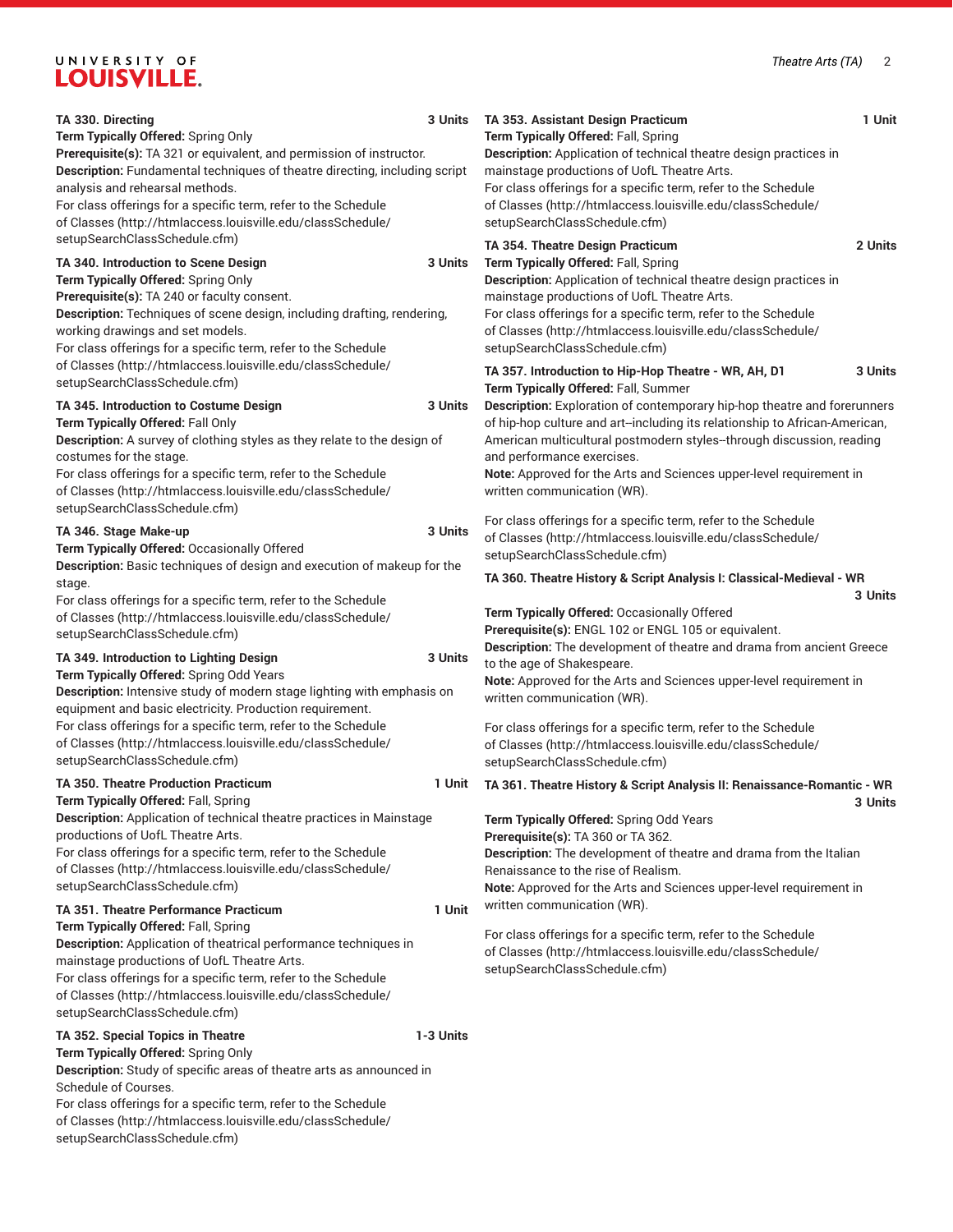#### UNIVERSITY OF **LOUISVILLE.**

#### **TA 362. Theatre History & Script Analysis III: Modern & Contemporary - WR 3 Units**

**Term Typically Offered:** Fall Only

**Prerequisite(s):** ENGL 102, ENGL 105 or equivalent.

**Description:** The third of a three-course sequence that offers a formal introduction to theatre history and dramatic literature and instills various methods of script analysis. This course will examine the development of Western drama, dramatic and aesthetic conventions, and theatrical practices from the modern to the postmodern period. Concentrating on theatre's intellectual, social, political, and artistic foundations, this course is designed to engage with dramatic literature and theory, dramaturgical methods, and theatrical practices from their historical, theatrical, social, and cultural contexts.

For class offerings for a specific term, refer to the [Schedule](http://htmlaccess.louisville.edu/classSchedule/setupSearchClassSchedule.cfm) [of Classes \(http://htmlaccess.louisville.edu/classSchedule/](http://htmlaccess.louisville.edu/classSchedule/setupSearchClassSchedule.cfm) [setupSearchClassSchedule.cfm\)](http://htmlaccess.louisville.edu/classSchedule/setupSearchClassSchedule.cfm)

#### **TA 363. African-American Women in Theatre - WR, AH, D1 3 Units Term Typically Offered:** Occasionally Offered

**Description:** This course will explore the theatrical representation of African-American women through the lens of African-American playwrights, designers and theoreticians. Course content will focus on the works of African-American women playwrights, designers and theoreticians and encourage critical discourse on the material covered. Assignments and activities will include script analyses, discussion board posts, research papers, and quizzes. Assignments are designed to strengthen critical thinking skills, encourage perspective broadening dialogue and research, and enhance your understanding of the experience of the African diaspora. (Humanities)

**Note:** Approved for the Arts & Sciences upper-level requirement in written communication (WR).

**Note:** Cross-listed with PAS 350 and WGST 380.

For class offerings for a specific term, refer to the [Schedule](http://htmlaccess.louisville.edu/classSchedule/setupSearchClassSchedule.cfm) [of Classes \(http://htmlaccess.louisville.edu/classSchedule/](http://htmlaccess.louisville.edu/classSchedule/setupSearchClassSchedule.cfm) [setupSearchClassSchedule.cfm\)](http://htmlaccess.louisville.edu/classSchedule/setupSearchClassSchedule.cfm)

#### **TA 365. Theatre of the African World - AH, D2 3 Units Term Typically Offered:** Spring Odd Years

**Description:** This course is a cross-cultural examination of theatre and performance modes of select cultural and ethnic groups within Africa and the African Diaspora.The material will focus on performance and dramatic scripts by artists from West and South Africa, East Africa, the Caribbean, and the United States. We will investigate the distinctions in the manifestations of "theatre," "drama," and "performance" in Africa and the African Diaspora by means of lectures, play readings, written responses, in-depth discussions, video screenings, student projects, and presentations. (Humanities) **Note:** Cross-listed with PAS 315.

For class offerings for a specific term, refer to the [Schedule](http://htmlaccess.louisville.edu/classSchedule/setupSearchClassSchedule.cfm) [of Classes \(http://htmlaccess.louisville.edu/classSchedule/](http://htmlaccess.louisville.edu/classSchedule/setupSearchClassSchedule.cfm) [setupSearchClassSchedule.cfm\)](http://htmlaccess.louisville.edu/classSchedule/setupSearchClassSchedule.cfm)

#### **TA 366. History of the African-American Theatre - AH, WR, D1 3 Units Term Typically Offered:** Fall Only

**Description:** This course will introduce students to the historical, political, and cultural milieu experienced by African Americans and their impact on theatrical expression in theatre and performance.

**Note:** Cross-listed with PAS 356.

**Note:** Approved for the Arts & Sciences upper-level requirement in written communication (WR).

For class offerings for a specific term, refer to the [Schedule](http://htmlaccess.louisville.edu/classSchedule/setupSearchClassSchedule.cfm) [of Classes](http://htmlaccess.louisville.edu/classSchedule/setupSearchClassSchedule.cfm) ([http://htmlaccess.louisville.edu/classSchedule/](http://htmlaccess.louisville.edu/classSchedule/setupSearchClassSchedule.cfm) [setupSearchClassSchedule.cfm\)](http://htmlaccess.louisville.edu/classSchedule/setupSearchClassSchedule.cfm)

| TA 367. Black Dramatic Literature - AH. D1          | 3 Units |
|-----------------------------------------------------|---------|
| <b>Term Typically Offered: Occasionally Offered</b> |         |

**Description:** The primary goal of this course is to accomplish in-depth analyses of selected plays by black dramatists. **Note:** Cross-listed with PAS 367.

For class offerings for a specific term, refer to the [Schedule](http://htmlaccess.louisville.edu/classSchedule/setupSearchClassSchedule.cfm) [of Classes](http://htmlaccess.louisville.edu/classSchedule/setupSearchClassSchedule.cfm) ([http://htmlaccess.louisville.edu/classSchedule/](http://htmlaccess.louisville.edu/classSchedule/setupSearchClassSchedule.cfm) [setupSearchClassSchedule.cfm\)](http://htmlaccess.louisville.edu/classSchedule/setupSearchClassSchedule.cfm)

| TA 380. Introduction to Voice & Movement<br><b>Term Typically Offered: Fall Odd Years</b><br>Description: This course is an introduction to voice and movement for the<br>stage and performance.<br>For class offerings for a specific term, refer to the Schedule<br>of Classes (http://htmlaccess.louisville.edu/classSchedule/<br>setupSearchClassSchedule.cfm) | 3 Units |
|--------------------------------------------------------------------------------------------------------------------------------------------------------------------------------------------------------------------------------------------------------------------------------------------------------------------------------------------------------------------|---------|
| TA 423. Directing the Black Experience<br>Term Typically Offered: Occasionally Offered<br><b>Prerequisite(s):</b> TA 330 and permission of instructor.                                                                                                                                                                                                             | 3 Units |

**Description:** Fundamentals of staging plays by dramatists of African descent from an Afrocentric perspective. For class offerings for a specific term, refer to the [Schedule](http://htmlaccess.louisville.edu/classSchedule/setupSearchClassSchedule.cfm) [of Classes](http://htmlaccess.louisville.edu/classSchedule/setupSearchClassSchedule.cfm) ([http://htmlaccess.louisville.edu/classSchedule/](http://htmlaccess.louisville.edu/classSchedule/setupSearchClassSchedule.cfm) [setupSearchClassSchedule.cfm\)](http://htmlaccess.louisville.edu/classSchedule/setupSearchClassSchedule.cfm)

#### **TA 430. Costume Craft 3 Units**

**Prerequisite(s):** Consent of instructor.

**Description:** Hands-on training in techniques for constructing costumes, millinery and costume accessories.

For class offerings for a specific term, refer to the [Schedule](http://htmlaccess.louisville.edu/classSchedule/setupSearchClassSchedule.cfm) [of Classes](http://htmlaccess.louisville.edu/classSchedule/setupSearchClassSchedule.cfm) ([http://htmlaccess.louisville.edu/classSchedule/](http://htmlaccess.louisville.edu/classSchedule/setupSearchClassSchedule.cfm) [setupSearchClassSchedule.cfm\)](http://htmlaccess.louisville.edu/classSchedule/setupSearchClassSchedule.cfm)

#### **TA 433. Fundamentals of Stage & Production Management 3 Units Term Typically Offered:** Fall, Spring

**Description:** Fundamental understanding of theatrical management structure & hierarchy. Defining the roles of Production Manager and Stage Manager in the production process. Practical application within the production process.

For class offerings for a specific term, refer to the [Schedule](http://htmlaccess.louisville.edu/classSchedule/setupSearchClassSchedule.cfm) [of Classes](http://htmlaccess.louisville.edu/classSchedule/setupSearchClassSchedule.cfm) ([http://htmlaccess.louisville.edu/classSchedule/](http://htmlaccess.louisville.edu/classSchedule/setupSearchClassSchedule.cfm) [setupSearchClassSchedule.cfm\)](http://htmlaccess.louisville.edu/classSchedule/setupSearchClassSchedule.cfm)

#### **TA 440. Digital Design 3 Units**

#### **Term Typically Offered:** Fall Even Years

**Description:** Digital Design - immersive class in the digital tools of design: Photography, Photoshop, After Effects, QLab and Projection, 3D Drafting (Vectorworks and Sketchup) and 3D Printing.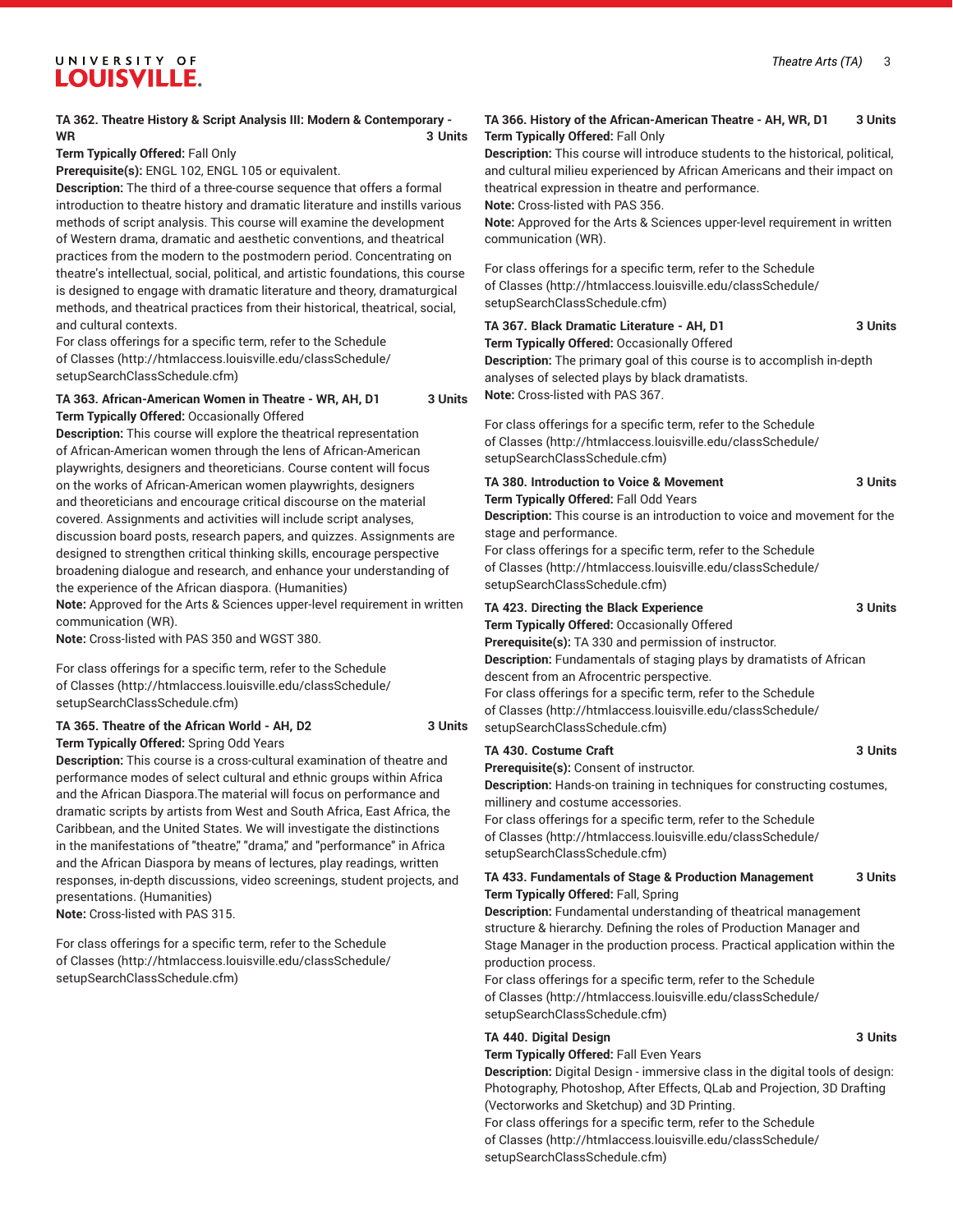# UNIVERSITY OF LOUISVILLE.

| <b>TA 450. Theatre Apprenticeship</b><br><b>Grading Basis: Pass/Fail</b>                                                                                                                                                                                                                                                                                                                              | 6 Units   | TA 491. Performance Concepts<br>Term Typically Offered: Fall Only                                                                                                                                                                                                                                                                                                                                                 | 3 Units |
|-------------------------------------------------------------------------------------------------------------------------------------------------------------------------------------------------------------------------------------------------------------------------------------------------------------------------------------------------------------------------------------------------------|-----------|-------------------------------------------------------------------------------------------------------------------------------------------------------------------------------------------------------------------------------------------------------------------------------------------------------------------------------------------------------------------------------------------------------------------|---------|
| Term Typically Offered: Fall, Spring, Summer<br>Prerequisite(s): Approval of department and selection by a theatre<br>company.<br>Description: Apprenticeship in professional or nonprofessional theatre.<br>Note: Pass-fail.                                                                                                                                                                         |           | Description: The student will become familiar with advanced study of the<br>Uta Hagen, Sanford Meisner, and Michael Chekhov acting techniques.<br>For class offerings for a specific term, refer to the Schedule<br>of Classes (http://htmlaccess.louisville.edu/classSchedule/<br>setupSearchClassSchedule.cfm)                                                                                                  |         |
| Note: Only 6 additional credits may be scheduled during the semester of<br>apprenticeship.                                                                                                                                                                                                                                                                                                            |           | TA 492. Individuality in Character Building<br>Term Typically Offered: Spring Only                                                                                                                                                                                                                                                                                                                                | 3 Units |
| For class offerings for a specific term, refer to the Schedule<br>of Classes (http://htmlaccess.louisville.edu/classSchedule/<br>setupSearchClassSchedule.cfm)<br>TA 451. Cooperative Internship in Theatre Arts<br>Term Typically Offered: Fall, Spring, Summer<br>Prerequisite(s): Completion of at least 30 hours and GPA of at least 3.0.                                                         | 1-3 Units | Prerequisite(s): TA 321.<br><b>Description:</b> The purpose of the course is to enable the students to begin<br>to explore fundamental techniques in exploring how the imaginative<br>process aids in developing character from the outside in.<br>For class offerings for a specific term, refer to the Schedule<br>of Classes (http://htmlaccess.louisville.edu/classSchedule/<br>setupSearchClassSchedule.cfm) |         |
| Description: An individually-arranged course for applying theatre or<br>speech skills to work experience.<br>Note: May count as an elective toward a major in Theatre Arts.<br>For class offerings for a specific term, refer to the Schedule<br>of Classes (http://htmlaccess.louisville.edu/classSchedule/                                                                                          |           | TA 520. Acting Workshop<br>Prerequisite(s): Departmental consent.<br>Description: Practical problems in the art of acting approached in a<br>laboratory setting.<br>Note: Meets with TA 530.                                                                                                                                                                                                                      | 3 Units |
| setupSearchClassSchedule.cfm)<br>TA 455. Independent Study<br>Term Typically Offered: Fall, Spring, Summer<br>Prerequisite(s): Minimum grade point average of 3.0 overall; minimum                                                                                                                                                                                                                    | 1-3 Units | Note: May be repeated.<br>For class offerings for a specific term, refer to the Schedule<br>of Classes (http://htmlaccess.louisville.edu/classSchedule/<br>setupSearchClassSchedule.cfm)                                                                                                                                                                                                                          |         |
| grade point average of 3.5 in the department, and at least 18 semester<br>hours credit in the department.<br>For class offerings for a specific term, refer to the Schedule<br>of Classes (http://htmlaccess.louisville.edu/classSchedule/<br>setupSearchClassSchedule.cfm)                                                                                                                           |           | TA 526. Tools for a Global Theatre<br>Prerequisite(s): Permission of instructor.<br>Description: Cultural issues, perspectives, and approaches to theatre<br>in various parts of the world will be addressed using both classical and<br>contemporary texts.                                                                                                                                                      | 3 Units |
| TA 460. Black Diasporic Conversations Seminar<br><b>Grading Basis: Pass/Fail</b><br>Term Typically Offered: Spring Only<br>Description: This course will survey the work of African-American artists                                                                                                                                                                                                  | 1 Unit    | For class offerings for a specific term, refer to the Schedule<br>of Classes (http://htmlaccess.louisville.edu/classSchedule/<br>setupSearchClassSchedule.cfm)                                                                                                                                                                                                                                                    |         |
| from the nineteenth century to present. Lectures will discuss the mapping<br>of global blackness in contemporary black performance. We will consider<br>the ways in which artists and scholars have worked to illuminate and<br>complicate performances of blackness by artists of the African diasporic<br>performing arts.                                                                          |           | TA 530. Directing Workshop<br>Prerequisite(s): permission of instructor.<br>Description: Practical problems in the art of directing approached in a<br>laboratory setting.<br>Note: Meets with TA 520.                                                                                                                                                                                                            | 3 Units |
| For class offerings for a specific term, refer to the Schedule<br>of Classes (http://htmlaccess.louisville.edu/classSchedule/<br>setupSearchClassSchedule.cfm)                                                                                                                                                                                                                                        |           | For class offerings for a specific term, refer to the Schedule<br>of Classes (http://htmlaccess.louisville.edu/classSchedule/<br>setupSearchClassSchedule.cfm)                                                                                                                                                                                                                                                    |         |
| TA 481. Voice for the Actor<br>Term Typically Offered: Fall Only<br>Description: This is a course in voice for the actor. The focus will<br>be on the connection between body, breath, and voice, including an<br>understanding of the basic principles of the Alexander Technique, an<br>understanding of body, breath, and vocal anatomy/articulators, and<br>exploration on the pedagogy of voice. | 3 Units   | TA 532. Advanced Directing the Black Experience<br>Prerequisite(s): Permission of instructor.<br>Description: Advanced techniques for staging plays from an African-<br>centered perspective.<br>For class offerings for a specific term, refer to the Schedule<br>of Classes (http://htmlaccess.louisville.edu/classSchedule/<br>setupSearchClassSchedule.cfm)                                                   | 3 Units |
| For class offerings for a specific term, refer to the Schedule<br>of Classes (http://htmlaccess.louisville.edu/classSchedule/<br>setupSearchClassSchedule.cfm)                                                                                                                                                                                                                                        |           | TA 533. Stage Management<br>Prerequisite(s): Consent of instructor.                                                                                                                                                                                                                                                                                                                                               | 3 Units |
| TA 484. Voice<br>Term Typically Offered: Fall Even Years<br>Description: This is a course in the international Phonetic Alphabet (IPA),                                                                                                                                                                                                                                                               | 3 Units   | Description: Techniques of production management during audition,<br>rehearsal, and performance. Practical project required.<br>For class offerings for a specific term, refer to the Schedule<br>of Classes (http://htmlaccess.louisville.edu/classSchedule/                                                                                                                                                     |         |

[setupSearchClassSchedule.cfm\)](http://htmlaccess.louisville.edu/classSchedule/setupSearchClassSchedule.cfm)

Dialects and Accents for the stage.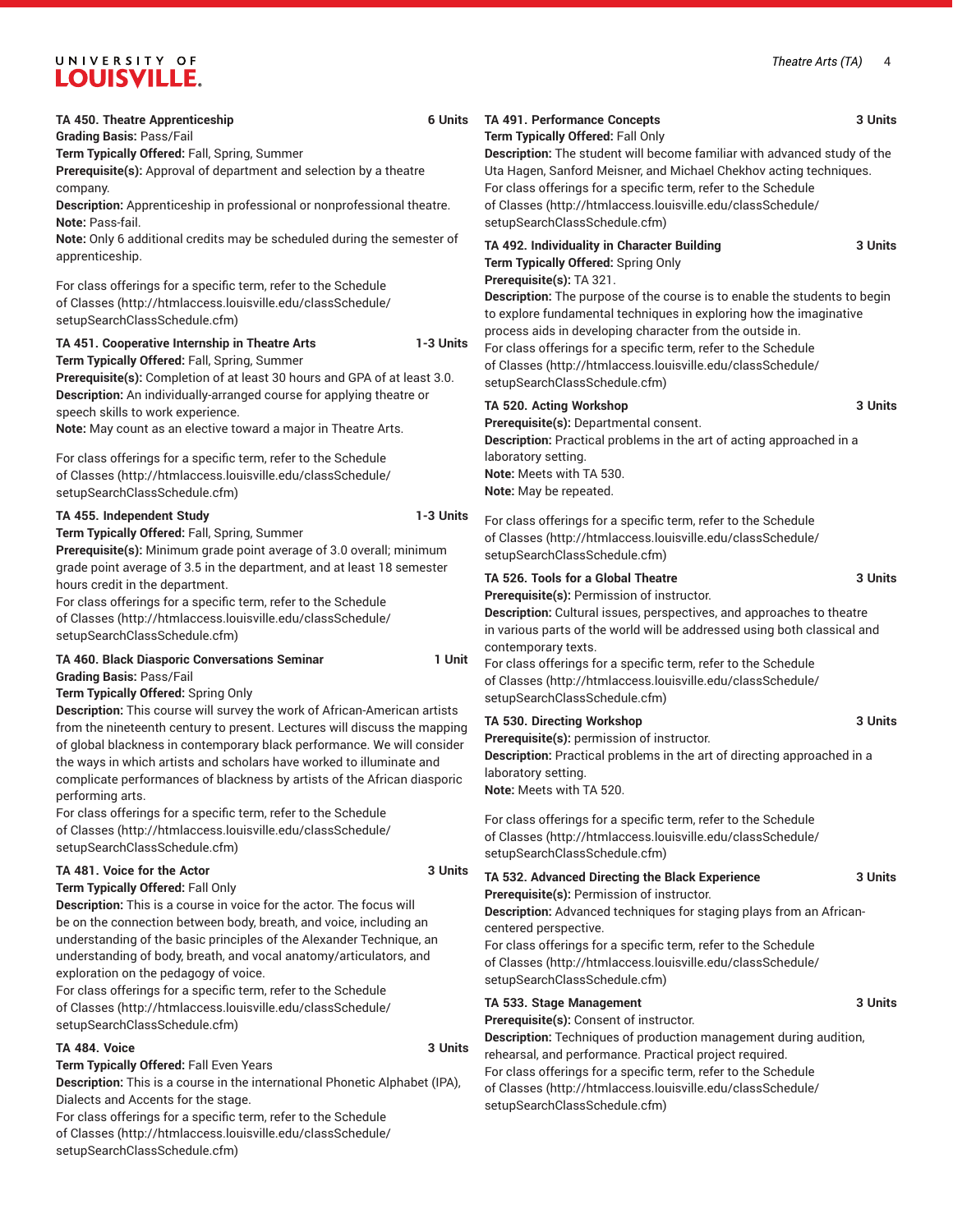#### UNIVERSITY OF **LOUISVILLE.**

#### **TA 540. Problems in Technical Theatre 3 Units**

#### **Prerequisite(s):** TA 241.

**Description:** Topics vary by semester, but may include: a) Welding, b) Sound Design, c) Technical Direction, and/or d) Special Topics. For class offerings for a specific term, refer to the [Schedule](http://htmlaccess.louisville.edu/classSchedule/setupSearchClassSchedule.cfm) [of Classes \(http://htmlaccess.louisville.edu/classSchedule/](http://htmlaccess.louisville.edu/classSchedule/setupSearchClassSchedule.cfm) [setupSearchClassSchedule.cfm\)](http://htmlaccess.louisville.edu/classSchedule/setupSearchClassSchedule.cfm)

#### **TA 541. Topics: Scene Design 3 Units**

**Prerequisite(s):** TA 340.

**Description:** Topics vary by semester, but may include: a) Scene Design, b) Advanced Scene Design, c) Design for the Camera, d) Design for Lyric Theatre, and/or e) Special Topics.

For class offerings for a specific term, refer to the [Schedule](http://htmlaccess.louisville.edu/classSchedule/setupSearchClassSchedule.cfm) [of Classes \(http://htmlaccess.louisville.edu/classSchedule/](http://htmlaccess.louisville.edu/classSchedule/setupSearchClassSchedule.cfm) [setupSearchClassSchedule.cfm\)](http://htmlaccess.louisville.edu/classSchedule/setupSearchClassSchedule.cfm)

#### **TA 543. Scenographic Techniques 3 Units Prerequisite(s):** TA 340.

**Description:** Topics vary by semester, but may include: a) CAD for Stage Design, b) Sketching and Rendering - Scenery, c) Scene Painting, and/or d) Special Topics.

For class offerings for a specific term, refer to the [Schedule](http://htmlaccess.louisville.edu/classSchedule/setupSearchClassSchedule.cfm) [of Classes \(http://htmlaccess.louisville.edu/classSchedule/](http://htmlaccess.louisville.edu/classSchedule/setupSearchClassSchedule.cfm) [setupSearchClassSchedule.cfm\)](http://htmlaccess.louisville.edu/classSchedule/setupSearchClassSchedule.cfm)

#### **TA 545. Topics: Costume Design 3 Units Prerequisite(s):** TA 345.

**Description:** Topics vary by semester, but may include: a) Advanced Costume Design, b) Costume History, c) Costume Construction, d) Sewing Techniques, e) Sketching and Rendering - Costumes, and/or f) Special Topics.

For class offerings for a specific term, refer to the [Schedule](http://htmlaccess.louisville.edu/classSchedule/setupSearchClassSchedule.cfm) [of Classes \(http://htmlaccess.louisville.edu/classSchedule/](http://htmlaccess.louisville.edu/classSchedule/setupSearchClassSchedule.cfm) [setupSearchClassSchedule.cfm\)](http://htmlaccess.louisville.edu/classSchedule/setupSearchClassSchedule.cfm)

#### **TA 546. Portfolio Design 1 Unit**

**Term Typically Offered:** Spring Odd Years

**Description:** The course is designed for the student interested in developing a portfolio for a career in the arts. As part of this course, you will create a theatrical resume, a digital or physical portfolio, and a website to display work, resume, and contact information. For class offerings for a specific term, refer to the [Schedule](http://htmlaccess.louisville.edu/classSchedule/setupSearchClassSchedule.cfm) [of Classes \(http://htmlaccess.louisville.edu/classSchedule/](http://htmlaccess.louisville.edu/classSchedule/setupSearchClassSchedule.cfm) [setupSearchClassSchedule.cfm\)](http://htmlaccess.louisville.edu/classSchedule/setupSearchClassSchedule.cfm)

#### **TA 547. Advanced Black Aesthetic on Stage 3 Units**

**Prerequisite(s):** Permission of instructor.

**Description:** Exploration of scenic, costume, lighting, and sound design from an Afrocentric perspective.

For class offerings for a specific term, refer to the [Schedule](http://htmlaccess.louisville.edu/classSchedule/setupSearchClassSchedule.cfm) [of Classes \(http://htmlaccess.louisville.edu/classSchedule/](http://htmlaccess.louisville.edu/classSchedule/setupSearchClassSchedule.cfm) [setupSearchClassSchedule.cfm\)](http://htmlaccess.louisville.edu/classSchedule/setupSearchClassSchedule.cfm)

#### **TA 549. Topics: Lighting Design 3 Units Prerequisite(s):** TA 349.

**Description:** Topics vary by semester, but may include: a) Lighting Design, b) Advanced Lighting Design, and/or c) Special Topics For class offerings for a specific term, refer to the [Schedule](http://htmlaccess.louisville.edu/classSchedule/setupSearchClassSchedule.cfm) [of Classes \(http://htmlaccess.louisville.edu/classSchedule/](http://htmlaccess.louisville.edu/classSchedule/setupSearchClassSchedule.cfm) [setupSearchClassSchedule.cfm\)](http://htmlaccess.louisville.edu/classSchedule/setupSearchClassSchedule.cfm)

#### **TA 550. Culminating Undergraduate Experience Practicum - CUE 3 Units Prerequisite(s):** 90 credit hours.

**Description:** The Theatre Arts CUE course is an independent project that demonstrates the student's ability to conceptualize, analyze, communicate and direct, design, perform, manage or otherwise take a leadership role in a work for the stage.

**Course Attribute(s):** CUE - This course fulfills the Culminating Undergraduate Experience (CUE) requirement for certain degree programs. CUE courses are advanced-level courses intended for majors with at least 90 earned credits/senior-level status.

For class offerings for a specific term, refer to the [Schedule](http://htmlaccess.louisville.edu/classSchedule/setupSearchClassSchedule.cfm) [of Classes](http://htmlaccess.louisville.edu/classSchedule/setupSearchClassSchedule.cfm) ([http://htmlaccess.louisville.edu/classSchedule/](http://htmlaccess.louisville.edu/classSchedule/setupSearchClassSchedule.cfm) [setupSearchClassSchedule.cfm\)](http://htmlaccess.louisville.edu/classSchedule/setupSearchClassSchedule.cfm)

#### **TA 555. Special Topics in Theatre 1-3 Units**

**Term Typically Offered:** Occasionally Offered **Prerequisite(s):** Consent of instructor. **Description:** Advanced study of specific areas of theatre arts. **Note:** May be repeated.

For class offerings for a specific term, refer to the [Schedule](http://htmlaccess.louisville.edu/classSchedule/setupSearchClassSchedule.cfm) [of Classes](http://htmlaccess.louisville.edu/classSchedule/setupSearchClassSchedule.cfm) ([http://htmlaccess.louisville.edu/classSchedule/](http://htmlaccess.louisville.edu/classSchedule/setupSearchClassSchedule.cfm) [setupSearchClassSchedule.cfm\)](http://htmlaccess.louisville.edu/classSchedule/setupSearchClassSchedule.cfm)

#### **TA 557. Advanced Hip-Hop Theatre 3 Units**

**Description:** Advanced exploration of hip-hop theatre and forerunners of hip-hop culture and art--including its relationship to African-American, American multicultural and postmodern styes--through discussion, reading, research and performance exercises. **Note:** Undergraduate credit may not be earned for both this course and

TA 357.

For class offerings for a specific term, refer to the [Schedule](http://htmlaccess.louisville.edu/classSchedule/setupSearchClassSchedule.cfm) [of Classes](http://htmlaccess.louisville.edu/classSchedule/setupSearchClassSchedule.cfm) ([http://htmlaccess.louisville.edu/classSchedule/](http://htmlaccess.louisville.edu/classSchedule/setupSearchClassSchedule.cfm) [setupSearchClassSchedule.cfm\)](http://htmlaccess.louisville.edu/classSchedule/setupSearchClassSchedule.cfm)

**TA 560. Directed Study in Theatre History 3 Units Prerequisite(s):** Consent of instructor. **Description:** Survey of theatre history and literature, supplemented with

directed reading of secondary sources. **Note:** Meets with TA 360-TA 361. For class offerings for a specific term, refer to the [Schedule](http://htmlaccess.louisville.edu/classSchedule/setupSearchClassSchedule.cfm)

[of Classes](http://htmlaccess.louisville.edu/classSchedule/setupSearchClassSchedule.cfm) ([http://htmlaccess.louisville.edu/classSchedule/](http://htmlaccess.louisville.edu/classSchedule/setupSearchClassSchedule.cfm) [setupSearchClassSchedule.cfm\)](http://htmlaccess.louisville.edu/classSchedule/setupSearchClassSchedule.cfm)

#### **TA 562. Advanced Black Dramatic Literature 3 Units**

**Prerequisite(s):** Permission of instructor.

**Description:** An examination of the drama of selected African-descended writers whose work stands out as exceptional in the realm of dramatic literature. The material will be explored by means of lectures, play readings, written responses, in-depth discussion, videos, student projects and presentations.